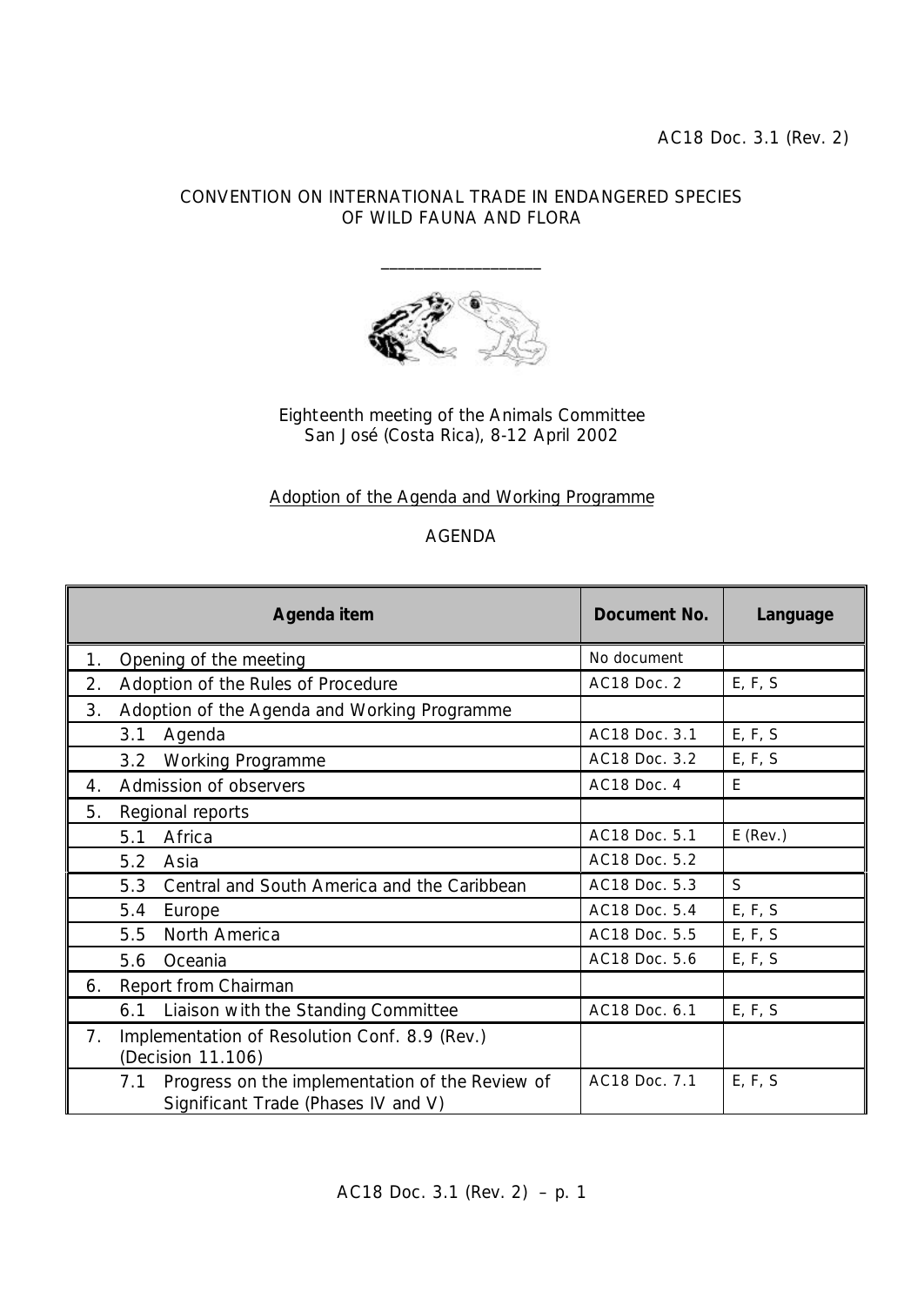| Agenda item                                                                                                                                            | Document No.   | Language |
|--------------------------------------------------------------------------------------------------------------------------------------------------------|----------------|----------|
| Review of the implementation of recommendations<br>7.2<br>(Part 2: Review of the outcome of Phase 1)                                                   | No document    |          |
| Revision of Resolution Conf. 8.9 (Rev.) and<br>7.3<br>Decisions 11.106-11.108                                                                          | AC18 Doc. 7.3  | E, F, S  |
| Progress on the first country-based Significant<br>7.4<br><b>Trade Review</b>                                                                          | No document    |          |
| Significant<br>trade field projects<br>for<br>animals<br>7.5<br>(Notification to the Parties No. 763)                                                  | AC18 Doc. 7.5  | E, F, S  |
| Periodic review of animal taxa in the Appendices<br>8.<br>(Resolution Conf. 11.1)                                                                      |                |          |
| Report of the working group<br>8.1                                                                                                                     | AC18 Doc. 8.1  | E, F, S  |
| Registration and monitoring of operations breeding<br>9.<br>Appendix-I species for commercial purposes (Resolution<br>Conf. 11.14 and Decision 11.101) | AC18 Doc. 9    | E, F, S  |
| 10. Relationship between ex situ production and in situ<br>conservation (Decision 11.102)                                                              | AC18 Doc. 10   | E, F, S  |
| 11. Implementation of Resolution Conf. 10.21 on transport<br>of live animals                                                                           |                |          |
| 11.1 Report of the working group                                                                                                                       | AC18 Doc. 11.1 | E, F, S  |
| 12. Trade in hard corals                                                                                                                               |                |          |
| 12.1 Implementation of Decision 11.99                                                                                                                  | AC18 Doc. 12.1 | E, F, S  |
| 12.2 Mariculture and propagation of coral - response to<br>Notification No. 2001/010                                                                   | No document    |          |
| 12.3 Implementation of Decision 11.98                                                                                                                  | No document    |          |
| 13. Implementation<br>of<br>Decision 11.165<br>trade<br>in<br>on<br>traditional medicines                                                              |                |          |
| 13.1 List of species traded for medicinal purposes                                                                                                     | AC18 Doc. 13.1 | E, F, S  |
| 13.2 Inventory of operations where captive breeding of<br>CITES species is conducted for medicinal purposes                                            | AC18 Doc. 13.2 | E, F, S  |
| 14. Control of captive breeding, ranching and wild harvest<br>production systems for Appendix-II species                                               |                |          |
| 14.1 Report of the working group                                                                                                                       | No document    |          |
| 15. Universal labelling system for the identification of caviar<br>(Resolution Conf. 11.13)                                                            |                |          |
| 15.1 Report of the working group                                                                                                                       | AC18 Doc. 15.1 | E, F, S  |
| 15.2 Proposed amendment to Resolution Conf. 11.13                                                                                                      | AC18 Doc. 15.2 | E, F, S  |
| 16. Trade in Tursiops truncatus ponticus (Decision11.91)                                                                                               |                |          |
| 16.1 Progress on the implementation of Decisions 11.91<br>and 11.139                                                                                   | AC18 Doc. 16.1 | E, F, S  |
| 17. Trade in freshwater turtles and tortoises in Southeast<br>Asia                                                                                     | No document    |          |

AC18 Doc. 3.1 (Rev. 2) – p. 2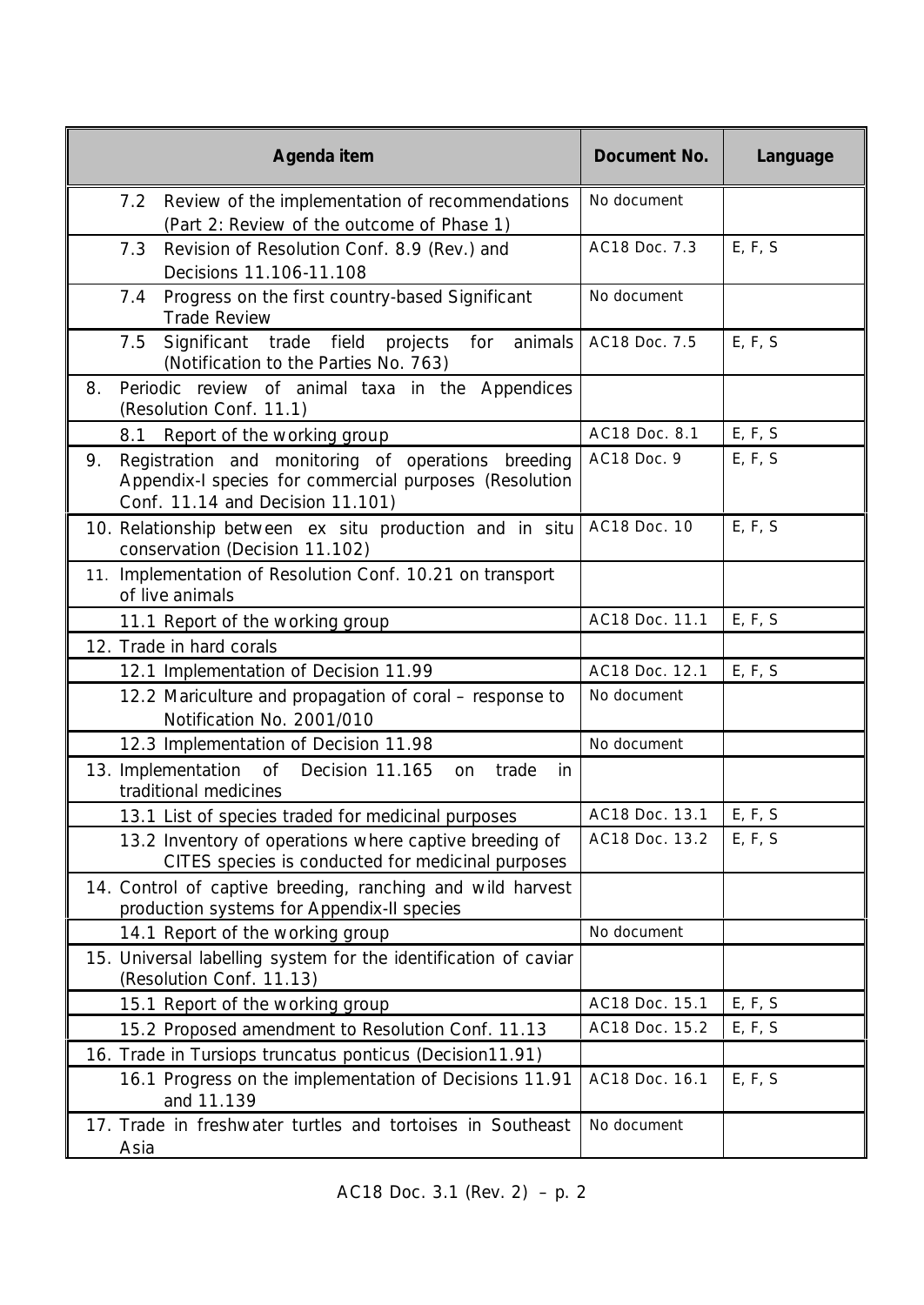| Agenda item                                                                                                | Document No.   | Language |
|------------------------------------------------------------------------------------------------------------|----------------|----------|
| 18. Conservation of seahorses and other members of the<br>family Syngnathidae (Decisions 11.97 and 11.153) |                |          |
| 18.1 Report of the working group                                                                           | AC18 Doc. 18.1 | E, F, S  |
| 19. Implementation of Decision 11.94<br>regarding<br>the<br>biological and trade status of sharks          |                |          |
| 19.1 Report of the Chairman                                                                                | No document    |          |
| 19.2 Report on Implementation of the International Plan<br>of Action for Sharks                            | AC18 Doc. 19.2 | E, F, S  |
| 20. Implementation of Decision 11.100 regarding trade in<br>alien species                                  |                |          |
| 20.1 Report of the working group                                                                           | AC18 Doc. 20.1 | E, F, S  |
| 21. Conservation of Acipenseriformes (Decisions 11.59 and<br>11.152)                                       | AC18 Doc. 21   | E, F, S  |
| 22. Any other business                                                                                     | No document    |          |
| 23. Closing remarks                                                                                        | No document    |          |